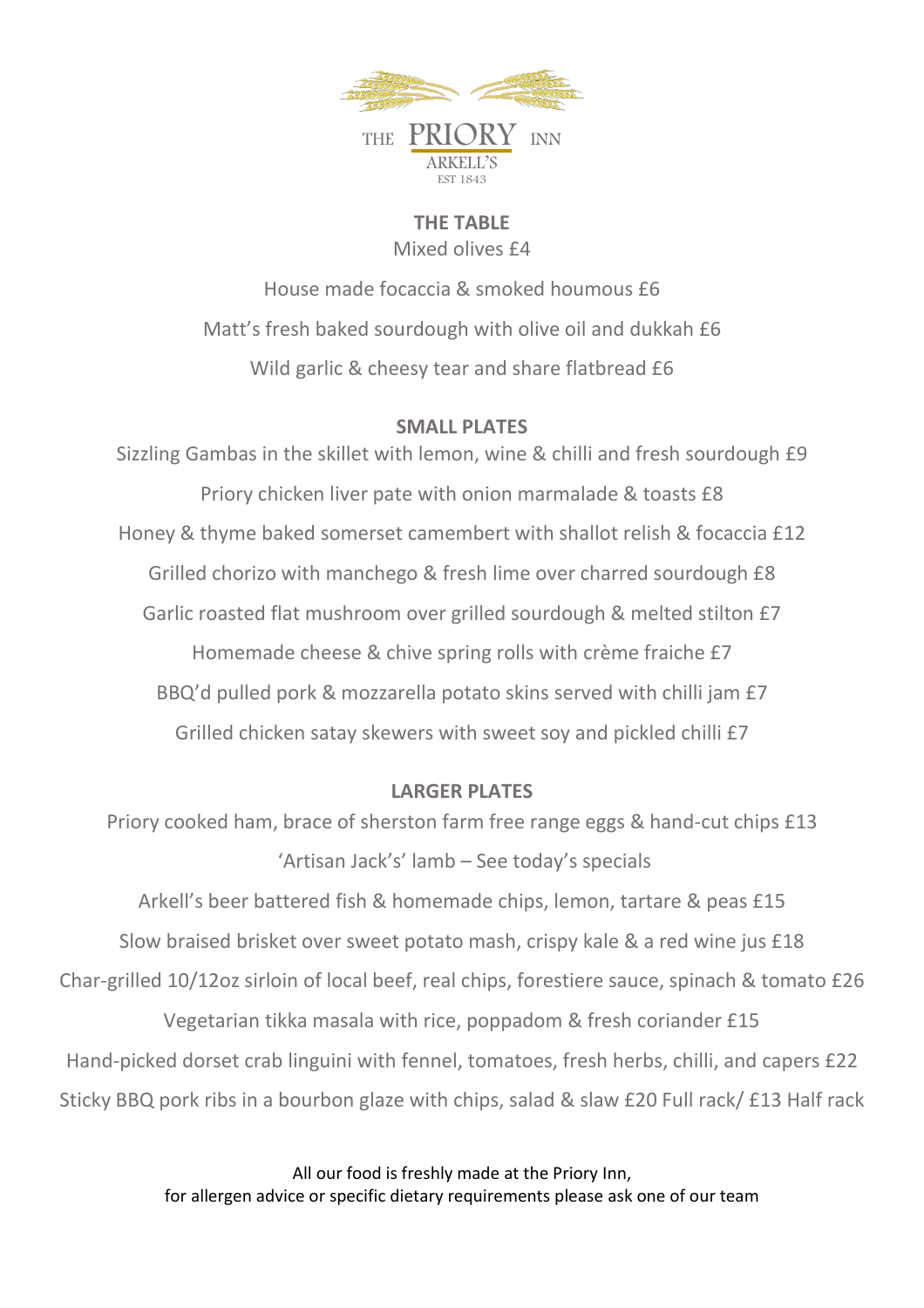

## **PRIORY BURGERS £16** Marinated chicken breast, streaky bacon, vine ripened tomatoes, smoked cheese, mayonnaise & lettuce

Priory 6oz beef burger with a flat mushroom and swiss cheese, baby gem and confit garlic aoili

The Dirty Vegan – homemade falafel patty, houmous, tomato, chilli jam and roquette

*(All served in a sour-dough bun, with onion rings, slaw, house made pickles & homemade chips)*

# **PRIORY KIDS £7**

Ham, egg & chips

Cheeseburger with chips & beans or peas

Homemade fish fingers with chips & beans or peas

Margherita pizza with chips

Grilled chicken strip with chips & beans or peas

*Keep them happy with a vanilla or strawberry mini milk with warm chocolate dipping sauce*